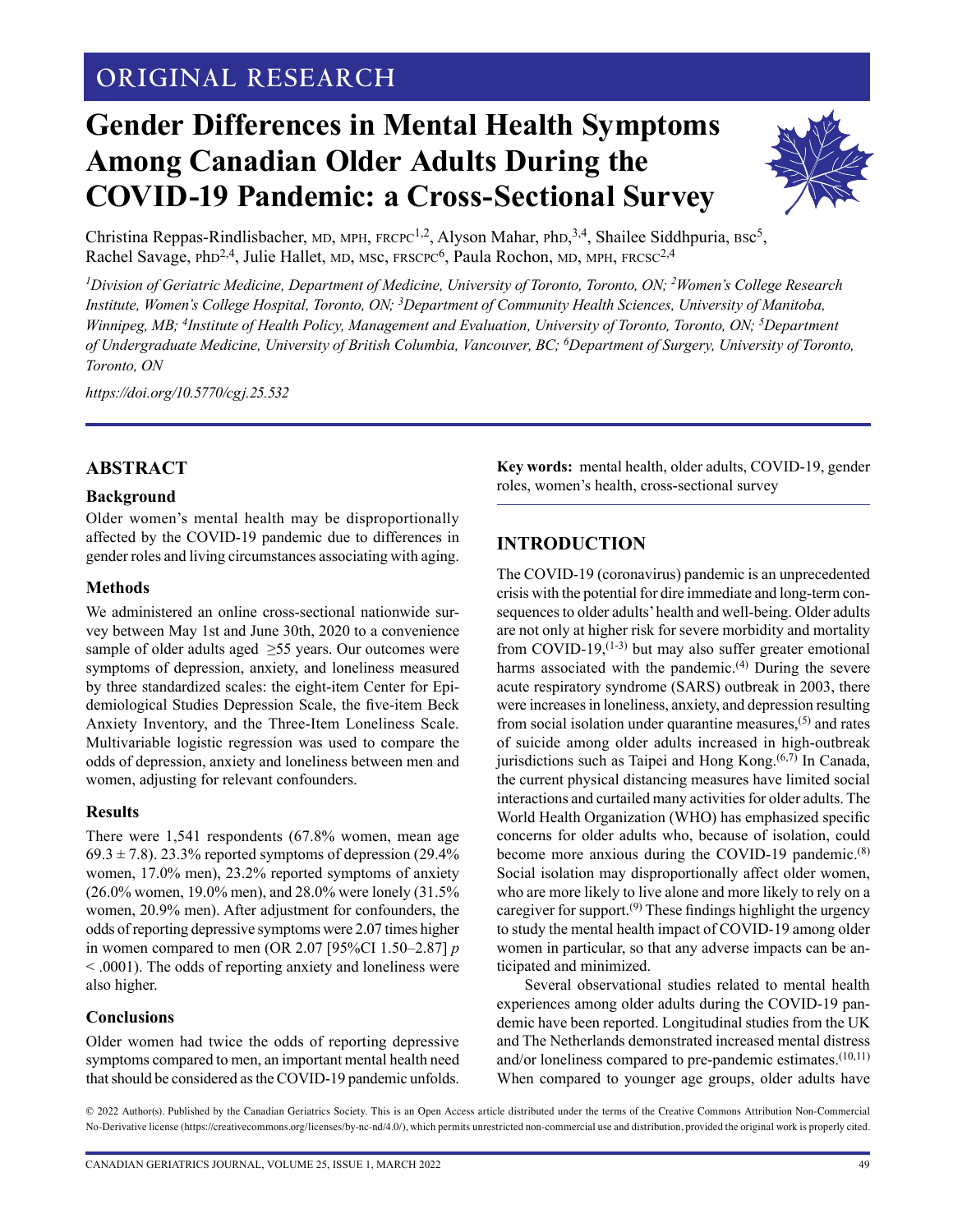been less likely to report anxiety, depression, and stressrelated mental health disorders during the initial phase of the pandemic, possibly suggesting higher resilience among this age group.<sup> $(12,13)$ </sup> Although useful to our understanding, the existing studies have not directly examined differences between older women and men, and the unique experiences and needs of older women during the COVID-19 pandemic are largely unknown.<sup>(14)</sup>

The effects of the COVID-19 pandemic on the mental health of Canadian older adults, particularly women, are not well characterized, limiting the development of targeted strategies to support their needs in the wake of this crisis. Our objective was to describe the mental health symptoms and concerns of Canadian older adults during the outset of the pandemic, and to examine whether older women experienced greater mental distress compared to older men.

## **METHODS**

## **Study Design and Population**

This was a cross-sectional study based on the analysis of national survey data collected under the "Canadian COVID-19 Coping Study: A longitudinal online survey of older adults' health and well-being during the COVID-19 pandemic". The survey was designed by researchers at the University of Michigan Institute for Social Research<sup>(15)</sup> and adapted with permission for the Canadian context. The survey comprised of 53 questions and collected information regarding sociodemographic data (e.g., age, gender, education), COVID-19– related experiences, perspectives and impacts on daily life, and self-reported mental health symptoms. We followed the guidelines described in the Checklist for Reporting Results of Internet E-Surveys (CHERRIES).(16)

## **Data Collection**

The survey was administered between May 1<sup>st</sup>, 2020 and June 30th, 2020. At this time, physical distancing measures in most of Canada had been in place since March and most provinces started lifting restrictions as cases started to decline after a peak in late April. We administered the survey online using Qualtrics software (Qualtics<sup>XM</sup>, Provo, UT; www.qualtrics. com). We provided the survey and recruitment materials in both English and French. The questionnaire was pretested in both languages for usability, technical functionality, clarity and timing. Written consent was collected from all participants through the online platform prior to administering the survey. No monetary incentives were provided, but respondents could email the investigator if they wanted to know about the survey results. The results of the pretesting were not included in the final analysis.

## **Survey Dissemination**

We recruited eligible participants aged 55 and older using convenience and snowball sampling through social media internet platforms such as Facebook and Twitter, and through targeted email recruitment to societies with older adult membership.

Various organizations with older adult membership (see Acknowledgments) circulated the survey link online. Although age 65 is typically used to define older persons in western countries, we chose an age cutoff of 55, recognizing that ageing is both a biological and social construct and some individuals, such as those enduring poverty, may experience aging earlier than others. $(17)$ 

## **Survey Completion**

We excluded surveys if fewer than five questions were answered, if age was missing, if gender was missing, if respondents were younger than 55, or if respondents did not go beyond providing demographic information. The survey completion rate was calculated as the number of respondents who answered the last question, divided by the number of respondents who consented to participate. We used adaptive questioning for certain items (i.e., some questions conditionally displayed based on earlier responses) to reduce the number and complexity of the questions. Qualtrics software did not allow for completeness checks prior survey submission, and there were no mandatory items due to REB specifications. Respondents were able to review and change their answers through a back button function before submitting the survey.

## **Study Variables**

Gender was measured by asking participants "what is your gender" with the option to choose male, female, other, or prefer not to answer. We collected information regarding CO-VID-19 symptoms and testing, extent of practicing physical distancing, and communication with others in the previous seven days. We used Likert scale questions to collect measures of concern and attitudes towards COVID-19–related experiences hypothesized to contribute to mental distress. Our outcomes were symptoms of depression, anxiety, and loneliness as measured by three standardized scales: the eight-item Center for Epidemiological Studies Depression Scale (CES-D), the five-item Beck Anxiety Inventory (BAI), and the Three-Item Loneliness Scale. Symptoms were based on self-reported feelings and experiences within the previous week. The eight-item CES-D has been used in the *US Health and Retirement Study* and has high internal consistency and reliability.<sup>(18,19)</sup> We used a score  $\geq$  3 to define meaningful depressive symptoms, which was determined to be similar to the cut point of  $\geq 16$  on the full CES-D<sup>(19)</sup> and has been used in prior research with older adults.(20) The five-item BAI has been used in other studies of older adults with good internal consistency.<sup> $(21)$ </sup> We defined meaningful anxiety symptoms as scores  $\geq 10$  on the five-item BAI, as that corresponded the highest quartile of the distribution in our sample, which is a similar justification of cut-off scores used by Gould *et al*. (22) Loneliness was measured using the Three-Item Loneliness Scale, a validated, self-rated tool with illustrated reliability and correlation to the full 20-item revised UCLA loneliness scale.<sup>(23)</sup> A total score of  $\geq$  6 was considered lonely, similar to other epidemiologic surveybased studies of older adults.(24,25)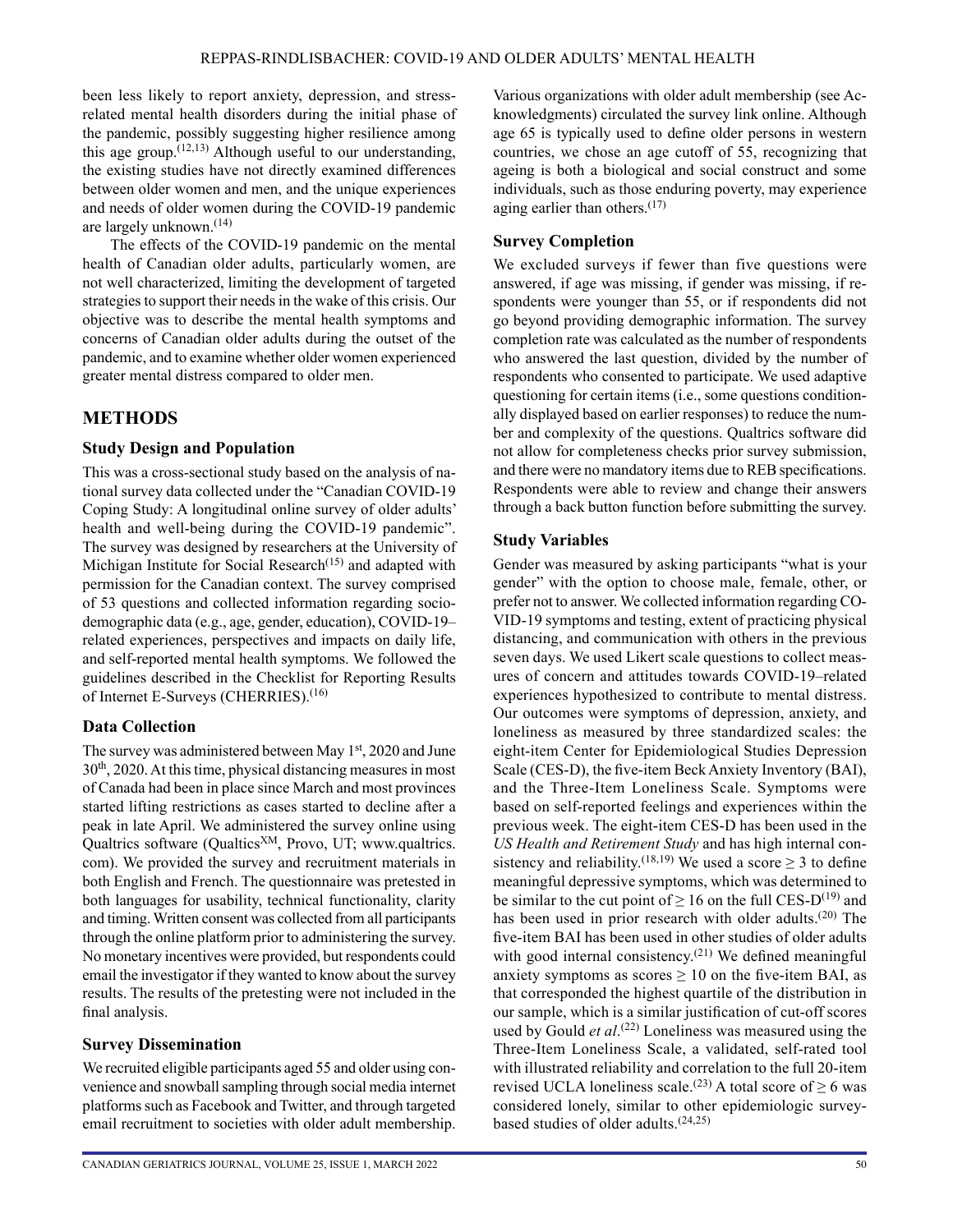#### **Statistical Analysis**

Descriptive statistics were presented and stratified by gender. Categorical variables were compared using chi-square tests for independence, and continuous data were compared using *t*tests. Psychometric properties of each mental health scale were assessed using the Chronbach coefficient alpha. Multivariable logistic regression was used to compare the odds of reporting symptoms of depression, anxiety, and loneliness between men and women. Two models were created to test this association, adjusting for 1) age (continuous), race, education, employment status, relationship status, living alone, self-reported health, number of self-reported comorbidities (continuous); and 2) all the variables in model 1 plus self-reported history of anxiety and self-reported history of depression. Confounders were selected based on the literature and known predictors of mental health symptoms that did not fall along the causal pathway.(26,27) Model fit for each was evaluated using the Hosmer-Lemeshow test and *p* value.

This study received health ethics research board approval through the Women's College Hospital Research Ethics Board (REB # 2020-0045-E).

#### **RESULTS**

#### **Baseline Characteristics**

There were 1,799 survey respondents, of which 1,782 provided consent and 1,541 submitted a response to the final question for a completion rate of 86.5%. After exclusions, the final sample of respondents included in the analysis was 1,541 (Figure 1). Most respondents resided in Ontario (52.3%), followed by British Columbia (17.5%) and Quebec (10.8%), with 10.3% in the western provinces (AB, SK, MB) and 9.0% in the Atlantic Provinces. For complete socio-demographic characteristics of respondents, see Table 1. Overall, most respondents were women (67.8%), between the ages of 65–74 years (46.9%), were retired (78.0%), were white (95.8%),



had attained some post-secondary education (84.1%), and completed the survey in English (91.8%). The majority of respondents were in good self-reported health (88.5% men, 87.9% women), and less than half reported more than one chronic condition (41.9% men, 37.5% women). Women were more likely to be single (38.0% vs. 16.5%, *p* < .0001) and more likely to live alone (33.2% vs.  $14.1\%$ ,  $p < .0001$ ) compared to men. Women were more likely than men to report pre-existing anxiety (18.3% vs. 12.5%, *p* < .004) and depression (20.3% vs. 13.3%, *p* < .0009).

#### **Concerns/Experiences Related to COVID-19**

Just five of 1,541 respondents (0.3%) had tested positive for COVID-19, but 9.5% reported a flu-like illness since the start of the pandemic, 5.0% reported a family member of friend hospitalized due to COVID-19, and 4.1% had a family member or friend die as a result of COVID-19. Compared to men, women were more likely to report that they had been self-isolating at home over the previous seven days (65.7 vs.  $63.1, p \le 0.0001$ ) (Figure 2). Women were more likely than men to report daily communication with others through phone/video (28.8% vs. 20.5%, *p* < .0001), or through texting or social media (68.5% vs. 48.4%, *p* < .0001). Women were also more likely to be extremely or moderately worried about the pandemic (55.9% vs. 44.0%,  $p < .0001$ ), and more likely to report receiving offers of assistance from their community (40.8% vs. 29.1%, *p* < .0001), compared to men.

#### **Reported Mental Health Symptoms**

All three mental health scales had good internal consistency, with Chronbach's alpha of 0.82 for the 8-item CES-D, 0.76 for the 5-item BAI, and 0.78 for the Three-Item Loneliness Scale. As outlined in Table 2, 23.3% of respondents reported depressive symptoms (29.4% women, 17.0% men), 23.2% reported symptoms of anxiety (26.0% women, 19.0% men), and 28.0% identified as lonely (31.5% women, 20.9% men). Almost half (45.3%) of all surveyed participants (34.7% men, 50.3% women) reported symptoms consistent with any one of the three mental health conditions, and 7.7% (5.2% men, 8.8% women) met symptom thresholds for all three. After adjustment for known confounders, the odds of reporting depressive symptoms were 2.07 times higher in women compared to men (OR 2.07 [95%CI 1.50-2.87] *p* < .0001). Women also had higher odds of reporting symptoms of anxiety (OR 1.63 [95%] CI 1.21-2.21]  $p = .001$  and loneliness (1.33 [95% CI 1.01-1.76] *p* = .001). When adjusted for previous diagnosis of anxiety and depression, these associations persisted for elevated anxiety and depressive symptoms, but not for loneliness.

#### **DISCUSSION**

In a survey of older Canadian adults, elevated mental health symptoms were commonly reported during the early months of the COVID-19 pandemic. Older women had twice the odds of reporting depressive symptoms and higher odds FIGURE 1. Study recruitment flow chart of reporting anxiety and loneliness, even after controlling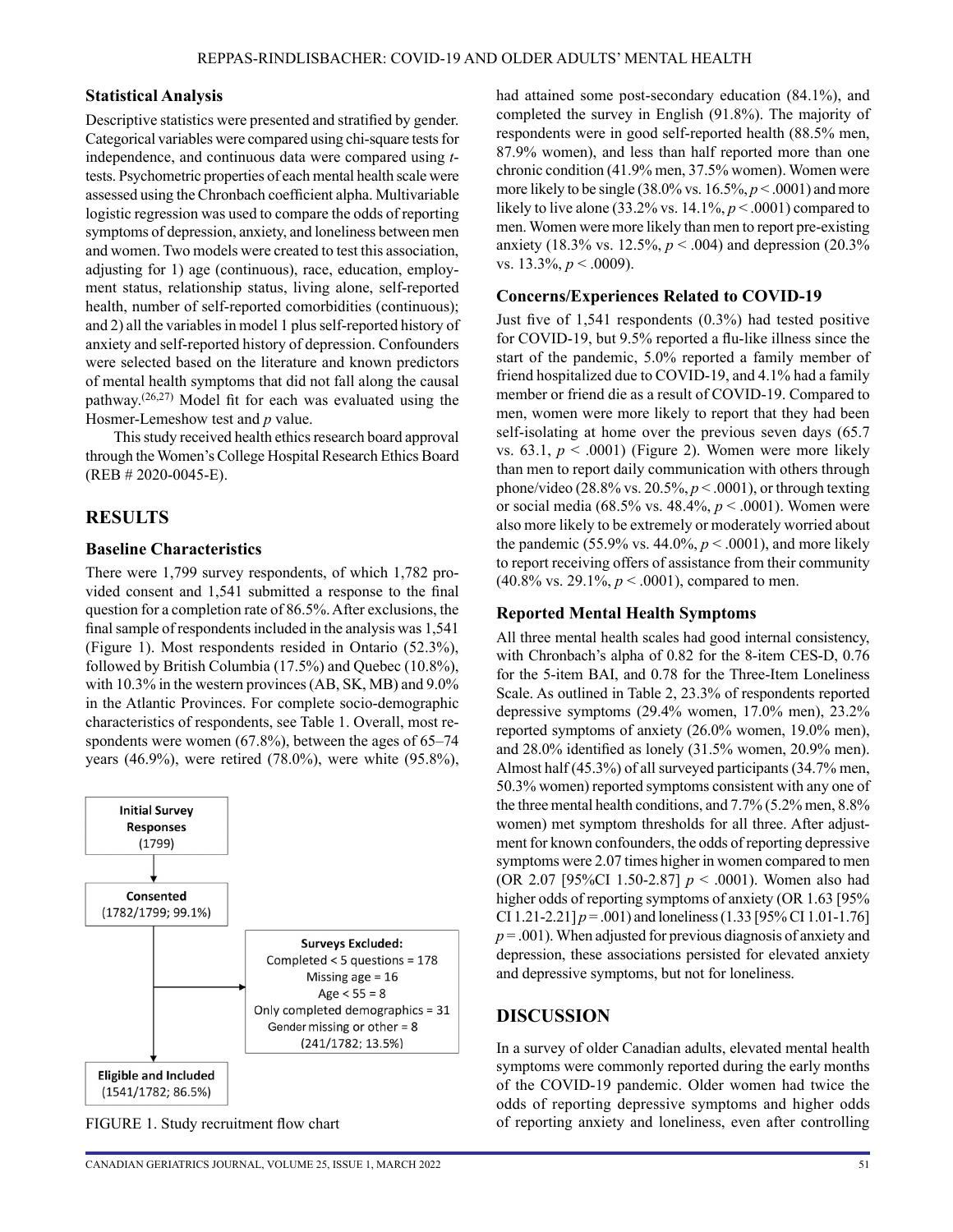for pre-existing depression and anxiety, as well as factors hypothesized to contribute to gender differences including level of education, relationship status, living alone, and health status. The majority of respondents had been self-isolating at home and maintaining physical distance from others during the prior seven days. Women were more likely than men to report daily communication with others and were more likely to report concern about the pandemic.

| Characteristics                                                                                                                                                     | Men $(n=496)$                                                                                               | Women $(n=1,045)$                                                                                             | p value                                                                     |
|---------------------------------------------------------------------------------------------------------------------------------------------------------------------|-------------------------------------------------------------------------------------------------------------|---------------------------------------------------------------------------------------------------------------|-----------------------------------------------------------------------------|
| Average age years (SD)                                                                                                                                              | 71.2(8.2)                                                                                                   | 68.4(7.4)                                                                                                     | < 0.001                                                                     |
| Age categories in years $(n, %)$<br>$55 - 64$<br>$65 - 74$<br>$75 - 84$<br>$85+$                                                                                    | 117(23.6)<br>215 (43.4)<br>134(27.0)<br>30(6.1)                                                             | 339 (32.4)<br>507(48.5)<br>170(16.3)<br>29(2.8)                                                               | < 0001                                                                      |
| Language<br>English<br>French                                                                                                                                       | 460 (92.7)<br>36(7.3)                                                                                       | 955 (91.4)<br>90(8.6)                                                                                         | .36                                                                         |
| Race/ethnicity (%) <sup>a</sup>                                                                                                                                     |                                                                                                             |                                                                                                               |                                                                             |
| White                                                                                                                                                               | 1005(96.2)                                                                                                  | 472 (95.2)                                                                                                    | .35                                                                         |
| Current relationship status $(n, \frac{9}{6})^b$<br>Single/Divorced/Widowed<br>Married or in a relationship                                                         | 81 (16.5)<br>410 (83.5)                                                                                     | 394 (38.0)<br>644(62.0)                                                                                       | < 0001                                                                      |
| Education $(n, %)^c$<br>High school/less than high school<br>Some university<br>Trade or college diploma/certificate<br>Bachelor degree<br>Graduate degree          | 81(16.3)<br>110(22.2)<br>119(24.0)<br>165(33.3)<br>21(4.2)                                                  | 163(15.6)<br>229 (21.9)<br>275(26.3)<br>313(30.0)<br>64(6.1)                                                  | .38                                                                         |
| Pre-COVID Employment Status (n, %) <sup>d</sup><br>Employed<br>Retired<br>Unemployed                                                                                | 95 (19.2)<br>397 (80.2)<br>3(0.61)                                                                          | 220(21.1)<br>805 (77.3)<br>17(1.6)                                                                            | .16                                                                         |
| Living Alone $(n, \frac{9}{6})^e$                                                                                                                                   | 69(14.1)                                                                                                    | 344 (33.2)                                                                                                    | < 0001                                                                      |
| Self-reported health $(n, %)$ <sup>f</sup><br>Excellent<br>Very Good<br>Good<br>Fair<br>Poor                                                                        | 88 (17.9)<br>207(42.2)<br>144(29.3)<br>46(9.4)<br>6(1.2)                                                    | 202(19.5)<br>422 (40.8)<br>295 (28.5)<br>103(10.0)<br>13(1.3)                                                 | .94                                                                         |
| Mobility Aid Use (n, %)                                                                                                                                             | 54 (10.9)                                                                                                   | 102(9.8)                                                                                                      | .49                                                                         |
| Caregiving Responsibilities $(n, \frac{9}{9})^g$                                                                                                                    | 102(20.6)                                                                                                   | 252(24.2)                                                                                                     | .12                                                                         |
| Chronic Conditions<br>Anxiety<br>Asthma<br>Cancer<br><b>COPD</b><br>Depression<br>Diabetes<br>Heart disease<br>High blood pressure<br>Other long-standing condition | 62(12.5)<br>31(6.3)<br>73 (14.7)<br>24(4.8)<br>66(13.3)<br>83 (16.7)<br>86 (17.3)<br>237(47.8)<br>76 (15.3) | 191 (18.3)<br>123(11.8)<br>120(11.5)<br>40(3.8)<br>212(20.3)<br>90(8.6)<br>69(6.6)<br>360 (34.5)<br>194(18.6) | .004<br>.0007<br>.07<br>.35<br>.0009<br>< 0.001<br>< 0001<br>< 0.001<br>.12 |
| Multi-morbidity (>1 reported condition)                                                                                                                             | 208 (41.9)                                                                                                  | 392 (37.5)                                                                                                    | .09                                                                         |

| TABLE 1.                                                |
|---------------------------------------------------------|
| Socio-demographic characteristics of survey respondents |

 $\text{A}$ <sup>a</sup>Missing = 2;  $\text{b}$ Missing = 12;  $\text{c}$ Missing = 1;  $\text{d}$ Missing = 5;  $\text{c}$ Missing = 14;  $\text{f}$ Missing = 15;  $\text{g}$ Missing = 2.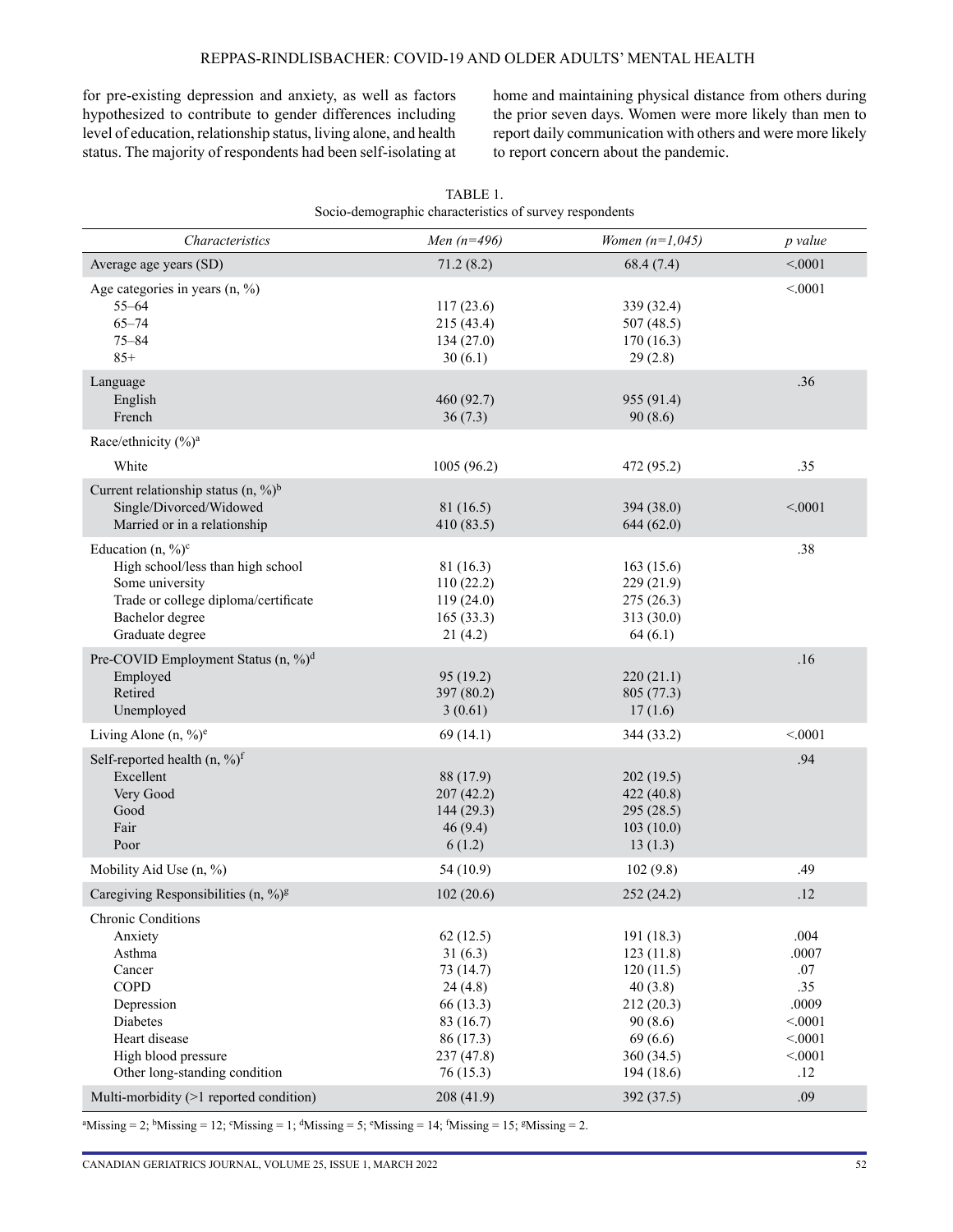#### REPPAS-RINDLISBACHER: COVID-19 AND OLDER ADULTS' MENTAL HEALTH



FIGURE 2. COVID-related concerns and experiences

| Mental Health<br><i>Symptoms</i> |       | $N(\% )$   | <i>OR</i><br>$(95\% \, \text{CI})$ | p value  | $AOR$ $l^a$<br>$(95\% \, \text{CI})$ | <i>p</i> -value | $AOR2^b$<br>$(95\% \, CI)$ | p value |
|----------------------------------|-------|------------|------------------------------------|----------|--------------------------------------|-----------------|----------------------------|---------|
| Depression                       | Men   | 75(17.0)   | Ref                                |          | Ref                                  |                 | Ref                        |         |
|                                  | Women | 281 (29.4) | 2.03<br>$(1.53 - 2.70)$            | < 0.0001 | 2.07<br>$(1.50 - 2.87)$              | < 0.0001        | 1.90<br>$(1.37 - 2.66)$    | 0.0001  |
| Anxiety                          | Men   | 92(19.0)   | Ref                                |          | Ref                                  |                 | Ref                        |         |
|                                  | Women | 266(26.0)  | 1.50<br>$(1.15-1.96)$              | 0.003    | 1.63<br>$(1.21 - 2.21)$              | 0.001           | 1.51<br>$(1.11-2.04)$      | 0.009   |
| Loneliness                       | Men   | 103(20.9)  | Ref                                |          | Ref                                  |                 | Ref                        |         |
|                                  | Women | 329(31.5)  | 1.77<br>$(1.37 - 2.28)$            | < 0.0001 | 1.33<br>$(1.01-1.76)$                | 0.001           | 1.28<br>$(0.97 - 1.70)$    | 0.09    |

TABLE 2. Differences in the odds of depressive, anxiety, or loneliness symptoms by gender

Ref = reference.

a Adjusted for age, race, education, employment status, relationship status, living alone, self-reported health, number of comorbidities.

 $b$ All variables in model 1 + pre-existing self-reported anxiety and depression. Model fit: checked on AOR1  $\rightarrow$  Depression: good fit (HL test p-value 0.62); Anxiety: good fit (HL test *p* value 0.91); Loneliness: good fit (HL test *p* value 0.32).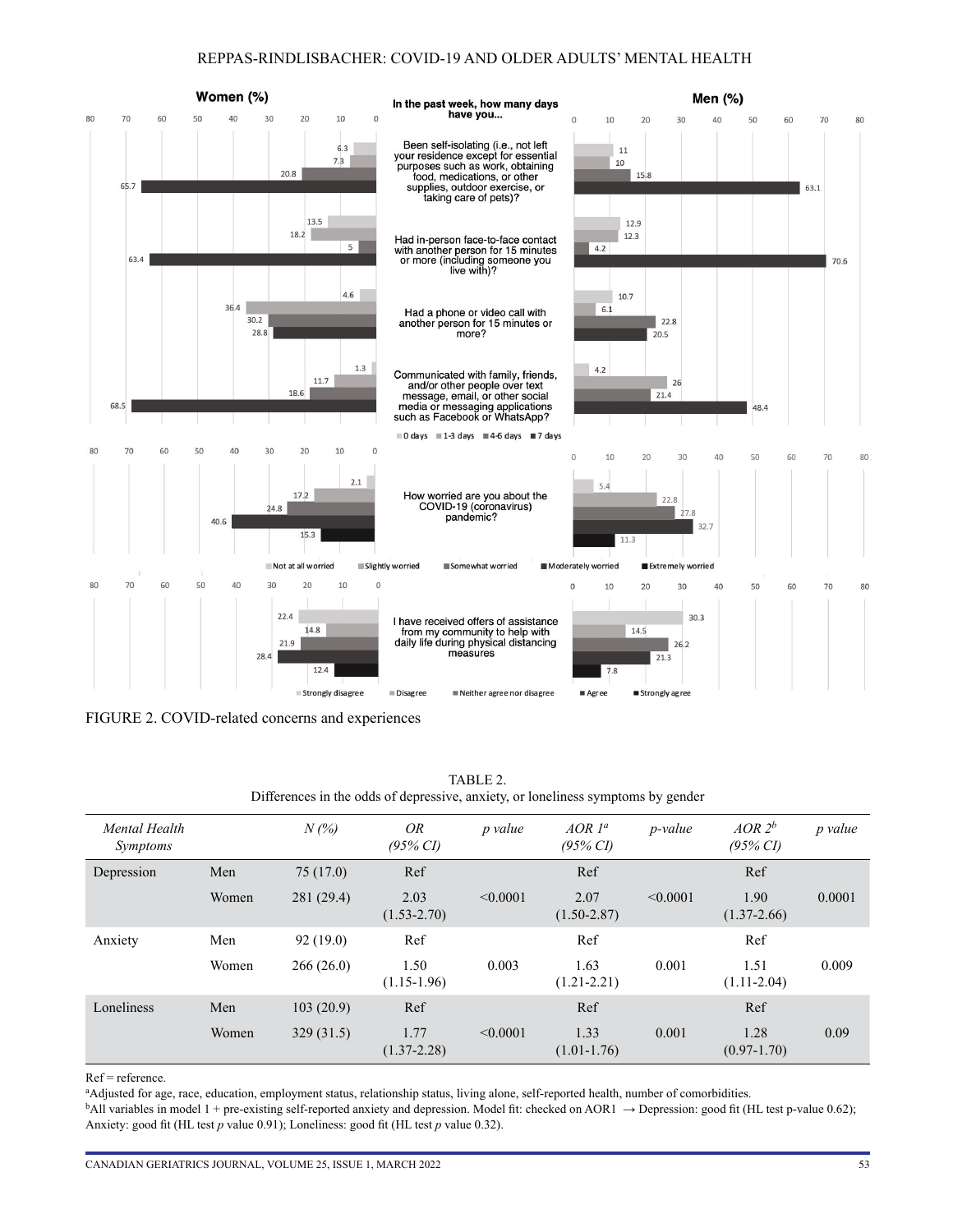Older women in Canada may need additional mental health support throughout the COVID-19 pandemic, particularly those who live alone or who have multiple health conditions.(28) This result is consistent with studies out of the United Kingdom, China, and Spain showing that women were more likely to experience mental distress including loneliness, anxiety, depression, and post-traumatic stress disorder during the pandemic.<sup> $(29-31)$ </sup> The differences in mental health impact from pandemic restrictions among older women are possibly due to greater likelihood of widowhood, lower income,<sup>(32)</sup> and increased likelihood of taking on caregiving roles.<sup>(33,12)</sup> Given the extended duration of the COVID-19 pandemic and associated restrictions, it's possible that the mental health consequences for women will persist well beyond the end of the pandemic. Early interventions, such as social prescribing or connection to mental health services, should be employed to mitigate the long-term consequences of untreated mental distress. Clinicians should consider targeted screening for older women, with particular attention paid to caregivers who may benefit from virtual support groups and safe options for respite to replace the community programs that may have closed.

We observed higher prevalence rates of mental symptoms among older adults compared to what has been reported in Canada before the pandemic using similar survey measures.  $(34-36)$  Comparisons should be made cautiously as these differences could be due to factors unrelated to the COVID-19 pandemic, such as study populations, screening tools, and methodologies. Nevertheless, in our survey, 23.3% of respondents reported symptoms of depression compared to 15.3% of older Canadians in 2019.(36) In surveys conducted before the pandemic, 7.7% of Canadian older adults had self-reported anxiety symptoms<sup> $(34)$ </sup> and 12.0% reported loneliness,(35) less than the 23.3% who reported symptoms of anxiety and 28.0% who identified as lonely in our survey. Almost half of all surveyed participants reported symptoms consistent with any one of the three mental health conditions and 7.7% reported symptoms of all three, suggesting a high burden of mental distress in this population during the early months of the pandemic. It's possible that current levels of mental distress could be even higher after several waves of infection, ongoing restrictions and closures, and concern about emerging variants. As health authorities across Canada implement future public health measures to limit the spread of COVID-19 and other infectious diseases, the mental health needs of older adults should be considered. Improving access to digital technology for mental health support is an important step as many older adults currently lack access to internet-enabled devices.<sup>(37)</sup> While the use of technology may be helpful for older adults who are willing and able,  $(38)$ others may not feel ready or comfortable and it is imperative that other models of care, such as in-person visits with safety precautions, are still offered.<sup>(39)</sup>

An important study limitation is that our data is based on a convenience sample of mostly white, retired, well-educated, healthy older adults living in urban Canadian centres with internet access, which limits the generalizability of our findings.

CANADIAN GERIATRICS JOURNAL, VOLUME 25, ISSUE 1, MARCH 2022 54

Marginalized populations who are at greater risk of mental health distress (e.g., older adults with low income, those living in residential care settings) are under-represented. As such, our findings may be a conservative estimate of mental distress during the COVID-19 pandemic. Self-reported mental health symptoms should not be interpreted as prevalence rates for psychiatric disorders $(40)$  as data may be subject to response bias, and the mental health screening tools used do not reflect a validated diagnostic interview. Finally, differences between women and men may be explained by unmeasured diagnoses, such as alcohol misuse, or the fact that men may be less likely to report mental health symptoms.(41)

## **CONCLUSION**

Our findings underscore the importance of interventions to support mental well-being for older women throughout the course of the COVID-19 pandemic and beyond. There should be adequately resourced services to screen for, and meet, the additional mental health needs of older women. Improving access to digital technologies for social connectivity and home delivery of essential items may be particularly good options, as our study suggests that older women are likely to use virtual communication and accept offers of assistance from their community. Given that the full duration of this pandemic remains unknown, it is imperative that older women are supported to mitigate long-term adverse mental health outcomes. It will be important to consistently measure how mental distress changes over time, especially for older women with pre-existing mental health diagnoses who may face additional challenges heightened by pandemic emergency responses.

## **ACKNOWLEDGEMENTS**

The authors would like to acknowledge the National Association of Federal Retirees, The Canadian Geriatrics Society, The Canadian Academy of Geriatric Psychiatry, The Canadian Coalition for Seniors Mental Health, and The Canadian Institute for Military and Veteran Health Research for their assistance with dissemination of the survey.

## **CONFLICT OF INTEREST DISCLOSURES**

We have read and understood the Canadian Geriatrics Journal's policy on conflicts of interest disclosure and declare the following interests: Dr Paula Rochon holds the RTOERO Chair in Geriatric Medicine at the University of Toronto.

## **FUNDING**

This research did not receive external funding.

## **REFERENCES**

1. Onder G, Rezza G, Brusaferro S. Case-fatality rate and characteristics of patients dying in relation to COVID-19 in Italy. JAMA. 2020;323(18:1725–76.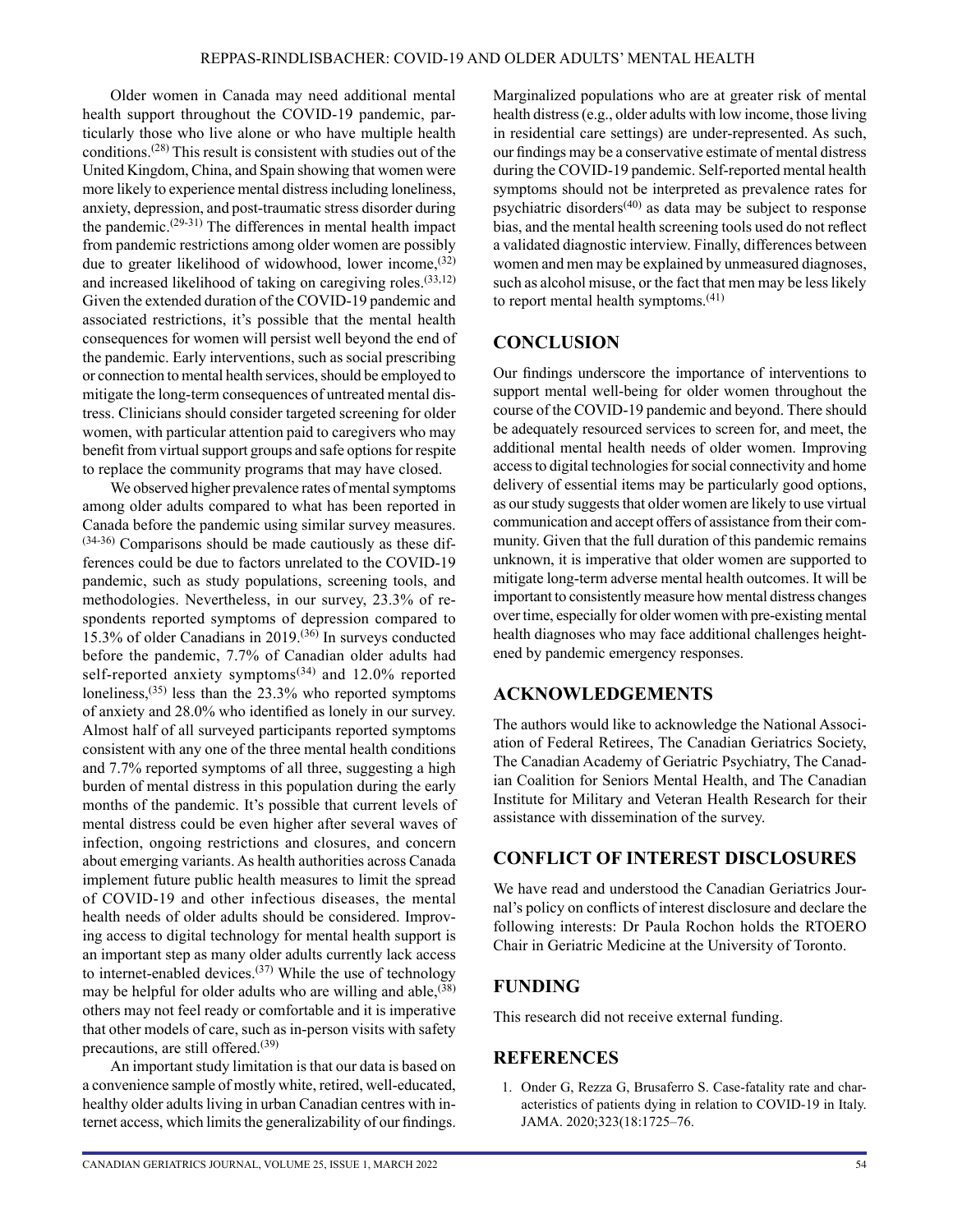- 2. Zhou F, Yu T, Du R, *et al*. Clinical course and risk factors for mortality of adult inpatients with COVID-19 in Wuhan, China: a retrospective cohort study. *Lancet*. 2020;395(10229):1054–62.
- 3. Yanez ND, Weiss NS, Romand JA, Treggiari MM. COVID-19 mortality risk for older men and women. *BMC Public Health*. 2020;20(1):1742.
- 4. Armitage R, Nellums LB. COVID-19 and the consequences of isolating the elderly. *Lancet Public Health*. 2020;5(5):e256.
- 5. Hawryluck L, Gold WL, Robinson S, Pogorski S, Galea S, Styra R. SARS control and psychological effects of quarantine, Toronto, Canada. *Emerg Infect Dis*. 2004;10(7):1206–12.
- 6. Yip PS, Cheung YT, Chau PH. Law YW. The impact of epidemic outbreak: the case of severe acute respiratory syndrome (SARS) and suicide among older adults in Hong Kong. *Crisis.* 2010;31(2):86–92.
- 7. Barbisch D, Koenig KL, Shih FY. Is there a case for quarantine? Perspectives from SARS to Ebola. *Disaster Med Public Health Prep*. 2015;9(5):547–53.
- 8. WHO. Mental health and psychosocial considerations during the COVID-19 outbreak. Geneva: WHO; 2020. Available from: [https://www.who.int/docs/default-source/coronaviruse/mental](https://www.who.int/docs/default-source/coronaviruse/mental-health-considerations.pdf)[health-considerations.pdf](https://www.who.int/docs/default-source/coronaviruse/mental-health-considerations.pdf)
- 9. Gruneir A, Forrester J, Camacho X, Gill SS, Bronskill SE. Gender differences in home care clients and admission to longterm care in Ontario, Canada: a population-based retrospective cohort study. *BMC Geriatr*. 2013;13(1):48.
- 10. van Tilburg TG, Steinmetz S, Stolte E, van der Roest H, de Vries DH. Loneliness and mental health during the COVID-19 pandemic: a study among Dutch older adults. *J Gerontol B Phsychol Sci Soc Sci*. 2021;76(7):e249–e255.
- 11. Pierce M, Hope H, Ford T, *et al*. Mental health before and during the COVID-19 pandemic: a longitudinal probability sample survey of the UK population. *Lancet Psychiatry*. 2020;7(10):883–92.
- 12. Czeisler M, Lane RI, Petrosky E, *et al*. Mental health, substance use, and suicidal ideation during the COVID-19 pandemic— United States, June 24-30, 2020. *Morb Mortal Wkly Rep*. 2020;69(32):1049–57.
- 13. Vahia IV, Jeste DV, Reynolds CF. Older adults and the mental health effects of COVID-19. *JAMA*. 2020;324(22):2253–54.
- 14. Rochon PA, Stall NM, Gurwitz JH. Making older women visible. *The Lancet*. 2021;397(10268):21.
- 15. Kobayashi LC, O'Shea BQ, Kler JS, *et al*. The COVID-19 Coping Study: A longitudinal mixed-methods study of mental health and well-being among older US adults during the CO-VID-19 pandemic (social sciences open source website). 2020. doi:10.31235/osf.io/f4p2a.
- 16. Eysenbach G. Improving the quality of Web surveys: the Checklist for Reporting Results of Internet E-Surveys (CHERRIES). *J Med Internet Res*. 2004;6(3):e132.
- 17. World Health Organisation. Women, ageing and health: a framework for action. A focus on gender (report). 2007. Available from: <https://www.who.int/publications/i/item/9789241563529>
- 18. Hann D, Winter K, Jacobsen P. Measurement of depressive symptoms in cancer patients: evaluation of the Center for Epidemiological Studies Depression Scale (CES-D). *J Psychosom Res*. 1999;46(5):437–43.
- 19. Steffick D. Documentation of affective functioning measures in the Health and Retirement Study (HRS/AHEAD Documentation Report No. DR-005). Ann Arbor, MI: University of Michigan Survey Research Center; 2000. Available at [https://](https://hrs.isr.umich.edu/publications/biblio/5411) [hrs.isr.umich.edu/publications/biblio/5411](https://hrs.isr.umich.edu/publications/biblio/5411)
- 20. Kobayashi LC, Steptoe A. Social isolation, loneliness, and health behaviors at older ages: longitudinal cohort study. *Ann Behav Med*. 2018;52(7):582–93.
- 21. Gould CE, O'Hara R, Goldstein MK, Beaudreau SA. Multimorbidity is associated with anxiety in older adults in the Health and Retirement Study. *Int J Geriatr Psychiatry*. 2016;31(10):1105–15.
- 22. Gould CE, Rideaux T, Spira AP, Beaudreau SA. Depression and anxiety symptoms in male veterans and non-veterans: the Health and Retirement Study. *Int J Geriatr Psychiatry*. 2015;30(6):623–30.
- 23. Hughes ME, Waite LJ, Hawkley LC, Cacioppo JT. A short scale for measuring loneliness in large surveys: results from two population-based studies. *Res Aging*. 2004;26(6):655–72.
- 24. Steptoe A, Shankar A, Demakakos P, Wardle J. Social isolation, loneliness, and all-cause mortality in older men and women. *Proc Natl Acad Sci*. 2013;110(15):5797–801.
- 25. Perissinotto CM, Cenzer IS, Covinsky KE. Loneliness in older persons: a predictor of functional decline and death. *Arch Intern Med*. 2012;172(14):1078–83.
- 26. Cohen-Mansfield J, Hazan H, Lerman Y, Shalom V. Correlates and predictors of loneliness in older-adults: a review of quantitative results informed by qualitative insights. *Int Psychogeriatr*. 2016;28(4):557–76.
- 27. Boehlen FH, Herzog W, Schellberg D, *et al*. Gender-specific predictors of generalized anxiety disorder symptoms in older adults: Results of a large population-based study. *J Affect Disord*. 2020;262:174–81.
- 28. Razai MS, Oakeshott P, Kankam H, Galea S, Stokes-Lampard H. Mitigating the psychological effects of social isolation during the covid-19 pandemic. *BMJ*. 2020;369.
- 29. Li LZ, Wang S. Prevalence and predictors of general psychiatric disorders and loneliness during COVID-19 in the United Kingdom. *Psychiatry Res*. 2020;291:113267.
- 30. Liu N, Zhang F, Wei C, *et al*. Prevalence and predictors of PTSS during COVID-19 outbreak in China hardest-hit areas: gender differences matter. *Psychiatry Res*. 2020;287:112921.
- 31. González-Sanguino C, Ausín B, Castellanos M, *et al*. Mental health consequences during the initial stage of the 2020 Coronavirus pandemic (COVID-19) in Spain. *Brain Behav Immun*. 2020;87:172–76.
- 32. O'Rand AM, Shuey KM. Gender and the devolution of pension risks in the US. *Curr Sociol*. 2007;55(2):287–304.
- 33. Bott NT, Sheckter CC, Milstein AS. Dementia care, women's health, and gender equity: the value of well-timed caregiver support. *JAMA Neurol*. 2017;74(7):757–58.
- 34. Scott T, Mackenzie CS, Chipperfield JG, Sareen J. Mental health service use among Canadian older adults with anxiety disorders and clinically significant anxiety symptoms. *Aging Mental Health*. 2010;14(7):790–800.
- 35. Statistics Canada. Social isolation and mortality among Canadian seniors. Report No. 82-003-X. *Health Reports*. 2020;31(3):27– 38. Available from: [https://www.doi.org/10.25318/82-003](https://www.doi.org/10.25318/82-003-x202000300003-eng) [x202000300003-eng](https://www.doi.org/10.25318/82-003-x202000300003-eng)
- 36. Liu J, Son S, McIntyre J, Narushima M. Depression and cardiovascular diseases among Canadian older adults: a crosssectional analysis of baseline data from the CLSA Comprehensive Cohort. *J Geriatr Cardiol*. 2019;16(12):847–54.
- 37. Roberts ET, Mehrotra A. Assessment of disparities in digital access among Medicare beneficiaries and implications for telemedicine. *JAMA Intern Med*. 2020;180(10):1386–89.